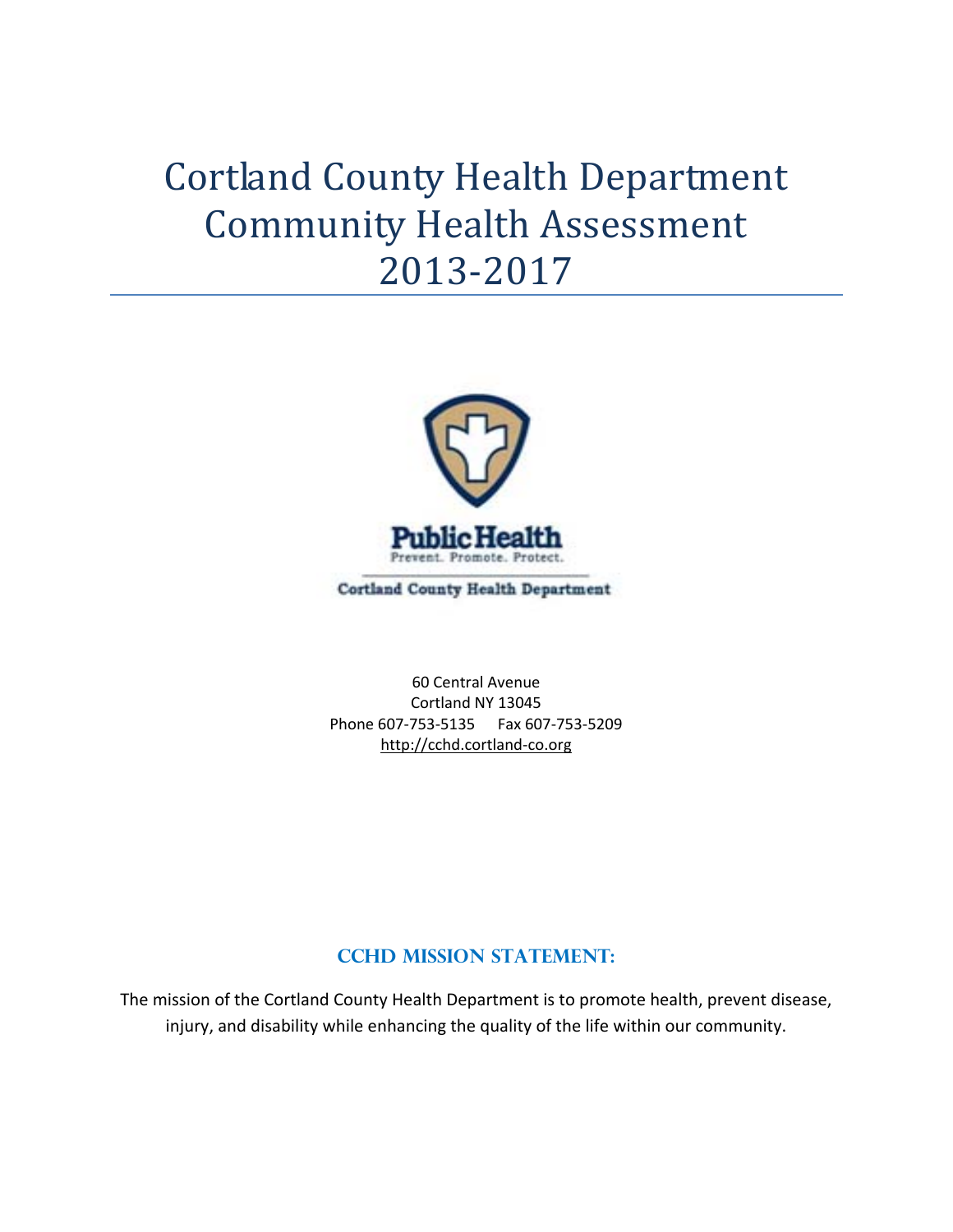#### **Introduction**

Since 2001, the Cortland community has collaborated to conduct a county wide assessment of the health and well-being of county residents, every four years. Cortland Counts is a comprehensive analysis and presentation of facts and figures gathered through multiple sources ‐ surveys, forums, polls and data banks - that identifies community strengths and priorities and facilitates program and policy development. All data is presented in numerical and graphic format in the main document. An annual report card is issued to update the data, as available, and track progress towards community established goals. Highlights of the report will be summarized in this document. Please refer to the report of further detail and citations. The data covers only Cortland County - the jurisdiction of the Cortland County Health Department.



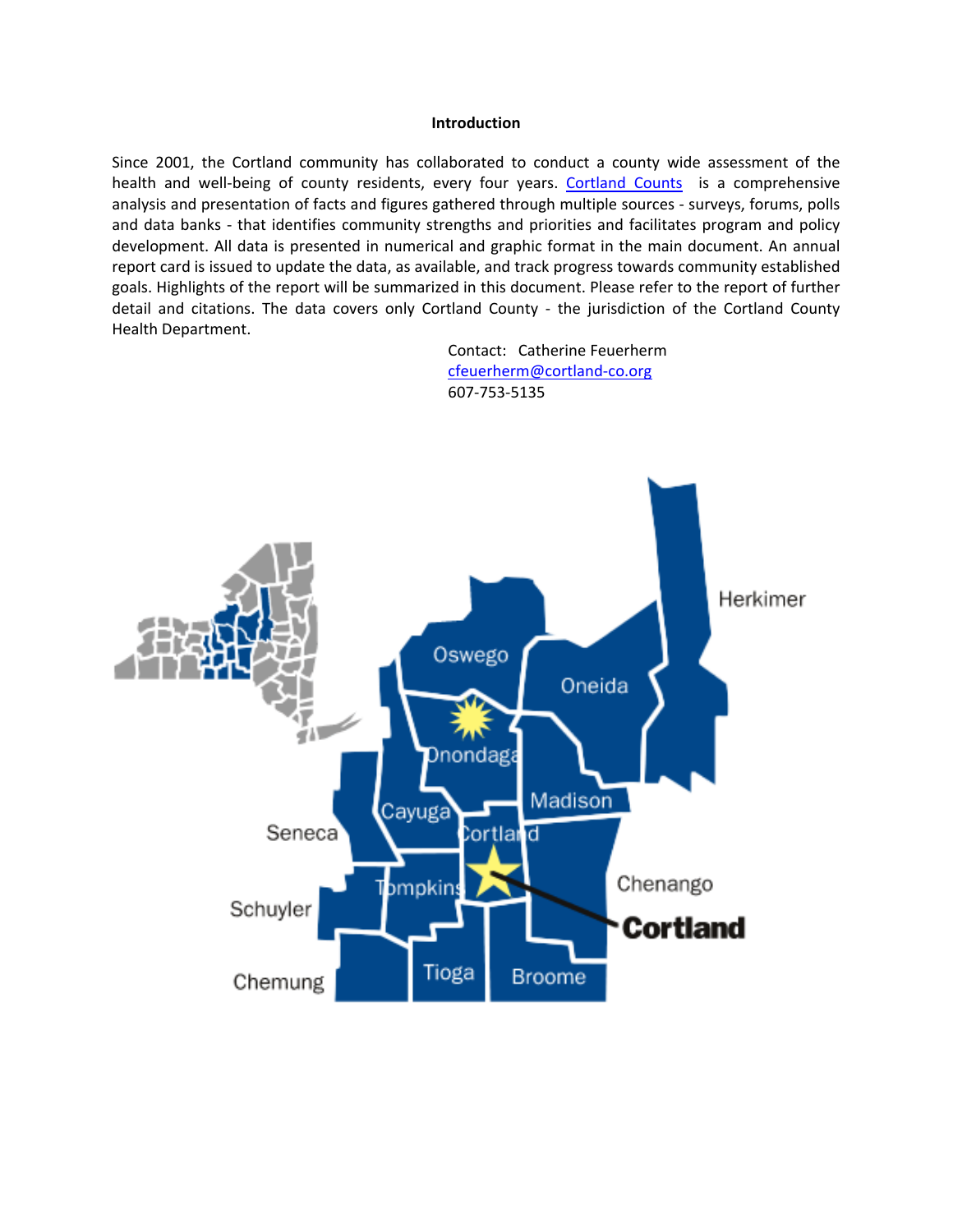#### **Summary**

#### **Demographics:**

According to U.S. Census Bureau estimates, the population of Cortland County has increased slightly from 2000 to 2012, increasing by 875 people, with 55% of the total population residing in the City of Cortland. The majority are white (95%), followed by Hispanic or Latino origin at 2.5%. of the population replacing people who identify as Black or African American (1.8%) as the largest non‐white residents. Cortland County has a land area of 499 square miles and a population density of 99 people per square mile. Age groups are rather evenly dispersed with roughly 20% of the population in each age group however 12% of the population is aged 20-24. The birth rate has dropped by over 16% since 2008. With a 51%‐49% female to male split, 11% live with some type of disability. The percentage of residents over age 65 years is slowly but steadily increasing, with 2.5 % over age 85. 90% of Cortland's citizens have at least a high school diploma and 24% have a bachelor degrees or higher. Farming brings both a seasonal and year round migrant worker population of about 850 to Cortland County. The migrant population is supported through SUNY Cortland's Migrant Education and the Finger Lakes Migrant Health Programs. In 2012, 7,098 students attended school at the State University of New York at Cortland. A growing Amish population has established community life in the southern part of the county. As is common in the culture, they access few services outside their own community.

In 2011, the median household income in Cortland was \$44,397 – more than \$10,000 less than the NYS and national averages. Cortland County was hit hard by the recent recession, with unemployment rates peaking at 9.2% in 2009. Our rates have not yet returned to the pre-recession levels and remain at 8.8%. Employment is identified as the "highest community priority" in a recent community-wide survey. 17.7% of persons in Cortland are living below poverty level. While 22.3% of Cortland County children live below poverty, only 5.4% receive public assistance. 45% receive free or reduced‐price school lunches. More than 40% of the housing units in Cortland County were built prior to 1939. The majority of housing units, 60% are single‐family, detached homes; 10% are mobile homes. One‐third of the housing units in Cortland County are renter‐occupied units. In the city of Cortland, 56% of all units are renter‐occupied. At \$106,000, the median value of owner‐occupied homes in Cortland County is well below the NYS median value of \$294,400. Median home values in Cortland County increased 19% from 2005 to 2011. To meet the definition of affordability, housing costs should be less than 30% of annual household income (US Department of Housing and Urban Development). Housing costs represent 30% or more of household income for a quarter of all home owners and nearly half of all renters in Cortland County Occupancy rates for subsidized housing for low income, elderly, and people with disabilities in Cortland County are 91% to 100%, with full occupancy at most sites. Waiting lists for apartments have increased over the last four years. Current lack of affordable housing has resulted in an increased number of homeless individuals and families living in motels. This has been fueled by a boom in college enrollment and subsequent conversion of family units to student housing. 43 people were identified as homeless in a point-in-time survey performed by Catholic Charities in January 2013. All but two had shelter in transitional housing. The majority had been homeless at least four times in the last three years. More than half were women and children. Cortland County has the highest average radon levels in the state. The average level in tested homes in the county is 14.8 pCi/l (picoCuries per liter), well above the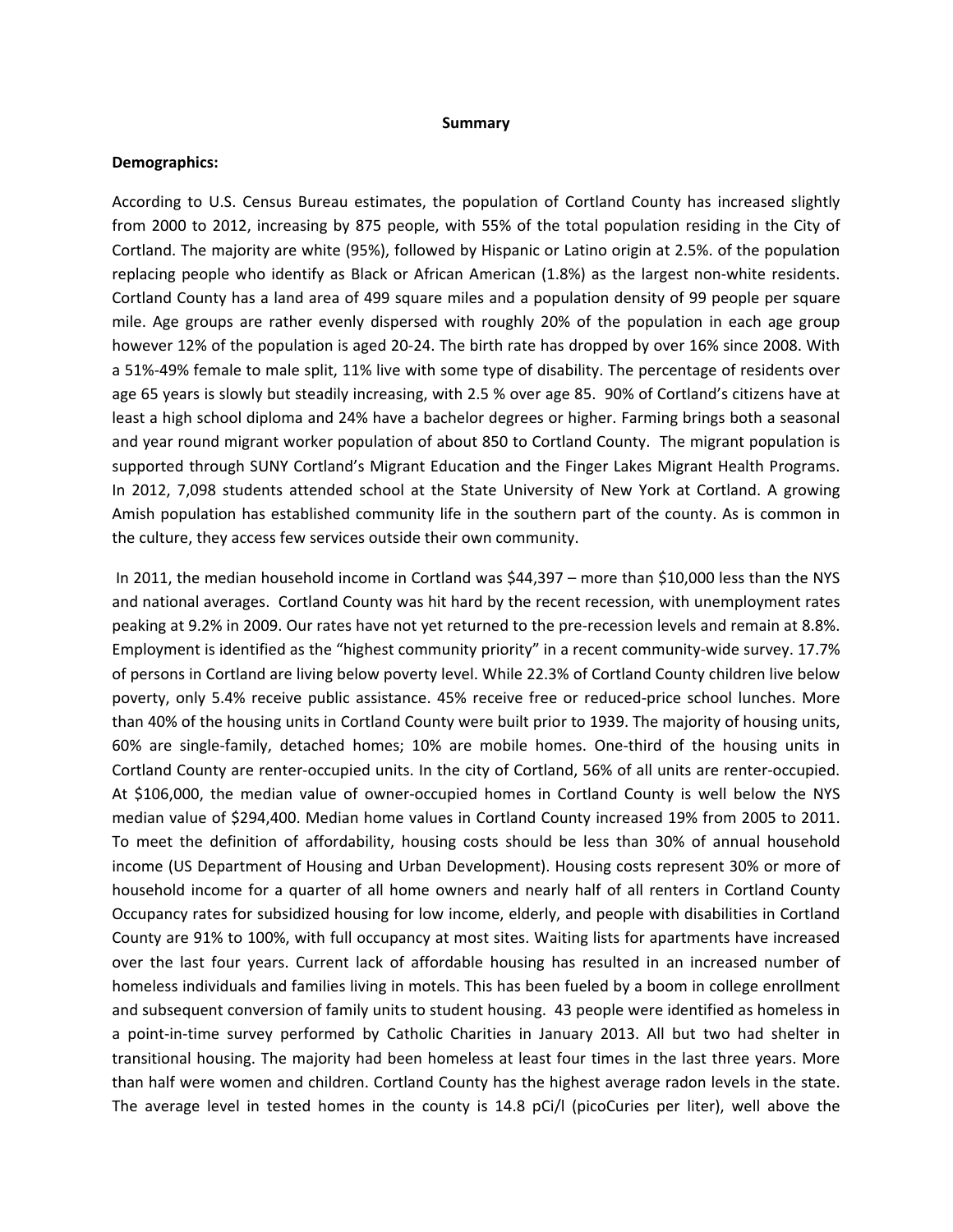Environmental Protection Agency (EPA) action level of 4 pCi/l. An estimated 11.1% of county residents are uninsured. Meanwhile, the local hospital reports a 4% decrease in uninsured encounters since 2004. Of all live births in 2011, 55.5% were Medicaid funded, 40.3% private insurance and 1.7% self‐ pay, following a general shift to state funded insurance programs. Cortland County is designated as a Health Professional Shortage Area (HPSA) for primary care and mental health services for the low‐income population. Also, Family Health Network, a Federally Qualified Health Center (FQHC), is designated as a primary care and mental health HPSA, and as a dental HPSA for its Groton Avenue Dental Clinic. The agency provides primary care for over 19,000 county residents. Mid‐ level practitioners provide most of the care.

#### **Health status:**

In 2013 Cortland County ranked 43 out of 62 counties in New York State on the County Health Rankings, developed by the Robert Wood Johnson Foundation and the University of Wisconsin. This is down from a rank of 41 in 2012 but up from a rank of 53 in 2010. Poverty, mental health issues and substance abuse contribute greatly to the disparate health outcomes identified in the community. Women, children and the elderly are most vulnerable, especially those living outside the city of Cortland, where limited or no public transportation restricts access to services. The percentage of low birth weight babies (less than 2500 grams) in Cortland County has declined from 8.9% in 2007 to 6.2% in 2011. The rate of women who smoke while pregnant in Cortland County is 32.8%, one of the highest in the region. The rate for women who are pregnant and are enrolled in either the Medicaid Prenatal Care Provider or Medicaid Obstetrical and Maternal Services (MOMS) Program is even higher at 40.6%. At 10.8, Cortland County rates of elevated blood lead levels per 1000 children remain higher than Upstate rates. The Third Grade Oral Health Surveillance done by the NY State Bureau of Dental Health show increases in the percentages of third graders with regular dental visits and reductions in the total number of caries and untreated caries. However, over 28% of all adults over age 65 have had their permanent teeth extracted due to decay or gum disease. Only one community water system in the county is fluoridated. The percentage of children in Cortland County who are overweight or obese is 31.1%. The percentage of adults who are overweight or obese is 60.9%. Mental health issues continue to be prevalent with a shortage of services in the area - especially for substance abuse issues. With this, Cortland County continues to have higher rates of indicated reports of child abuse and maltreatment (38.5%) than NYS average (30.4%). Much is attributed to a growing drug abuse problem among persons under age 35 with children living in the home. The number of new cases of hepatitis C in Cortland County increased from 13 in 2009 to 57 in 2012. In 2011, suicide replaced stroke as one of five leading causes of premature death in Cortland County. The number of retailers selling tobacco products in Cortland County has increased and 22% of all adults smoke. The incidence rate of lung cancer for adult men in Cortland County is 108.5 per 100,000; this rate continues to be higher than Upstate and NY State rates. In compliance checks done in 2012, retailers illegally sold tobacco products to minors in 16% of cases. The number of youth, ages 16‐21, arrested for driving while intoxicated has increased in Cortland County, from 58.5 to 78.9 per 10,000 from 2008 to 2011. The current rate is higher than the Upstate rate of 47.0 per 10,000.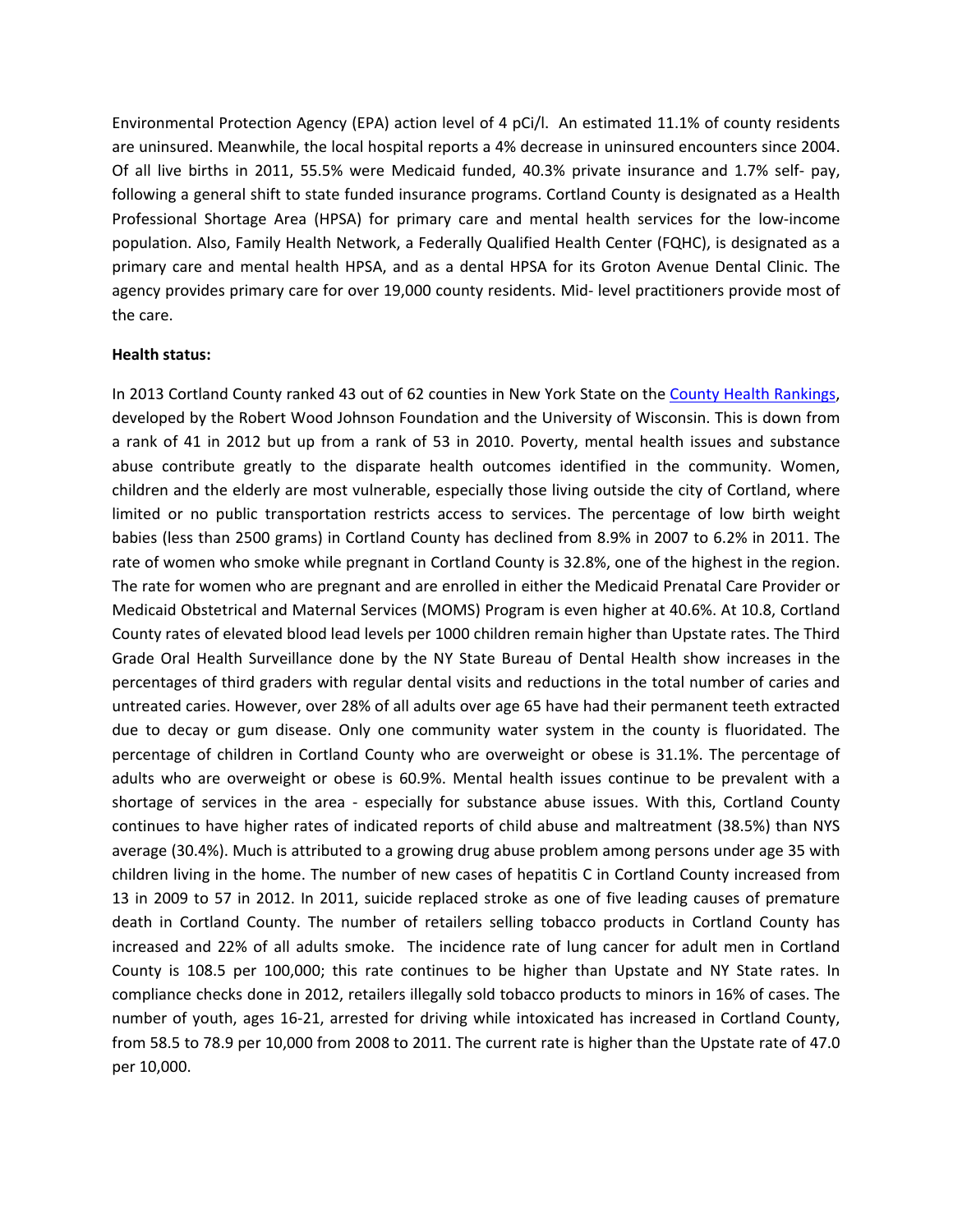#### **Health Challenges:**

Cancer, heart disease and chronic lower respiratory disease are the top three causes of premature death in Cortland County. Smoking is identified as a contributing cause of death on many death certificates. Obesity rates are high for both adults and children. More low income women smoke during pregnancy (40.6%). 8.4% of all births are low birth weight. Our MOMS program has seen an increase in late care seekers (third trimester) often presenting with a drug addiction. Chlamydia rates are steadily increasing, with poor uptake of expedited partner treatment.

A sharp rise in Hepatitis C infection in late 2011 resulted in a local survey conducted by the NYSDOH, in collaboration with the Southern Tier Aids Program and the Cortland County Health Department. The findings uncovered widespread IV drug use among persons under age 35. The investigation identified mostly males at that time. Few who tested positive on the rapid Hepatitis C test followed up with further testing or treatment. Since then, the numbers of arrests for possession and violent crime associated with drug use has risen. The local jail cannot accommodate the increasing numbers of young men and women incarcerated for drug related crimes. Our Local DSS has run out of foster care placements within the county to house children whose parents are incarcerated or in rehabilitation. Family placement is often not an option as the substance abuse proves to be generational.

The community continues to struggle with high rates of mental health illness, with poor mental health days reported at 3.6 in the past 30 days by the RWJ County Health Rankings. 12% of Cortland's population report excessive drinking. 24% of all arrests in 2012 were drug or alcohol related. The rate of DWI arrests for 16‐21 year olds was 78.9/10,000 in 2011 ‐ over twice the state average!

On community survey, the top three health concerns identified were "access to quality health care", "increased physical activity and better nutrition" and "healthy mothers, babies and children". Comments received on access to care centered more on having to travel out of the county for specialty services than not having a primary care provider or insurance. This further defines the burden of chronic disease in our community.

Emerging health issues in Cortland County are climate change and the potential effects of hydraulic fracturing of natural gas ‐ if and when that occurs. Both can significantly impact our sole source aquifer, which is the only source of potable water for half our county residents. In recent years we have experienced flooding as never before, requiring local response to well contamination and GI illness. Preparedness efforts have ramped up through web site design and education efforts. Summer time droughts have lowered water tables, stressing the drinking water recharge area for the City's water supply. Fracking has the potential of contaminating the aquifer, if allowed within certain distances. Many towns have proposed regulations to prohibit or limit the process.

### **Resources:**

**Health Department:** The greatest resource available to us is our experienced, dedicated Public Health workforce. We draw on the expertise of our Public Health Nurses, Sanitarians and administrative staff who are very dedicated to what they do and to the community they live in. The recent changes we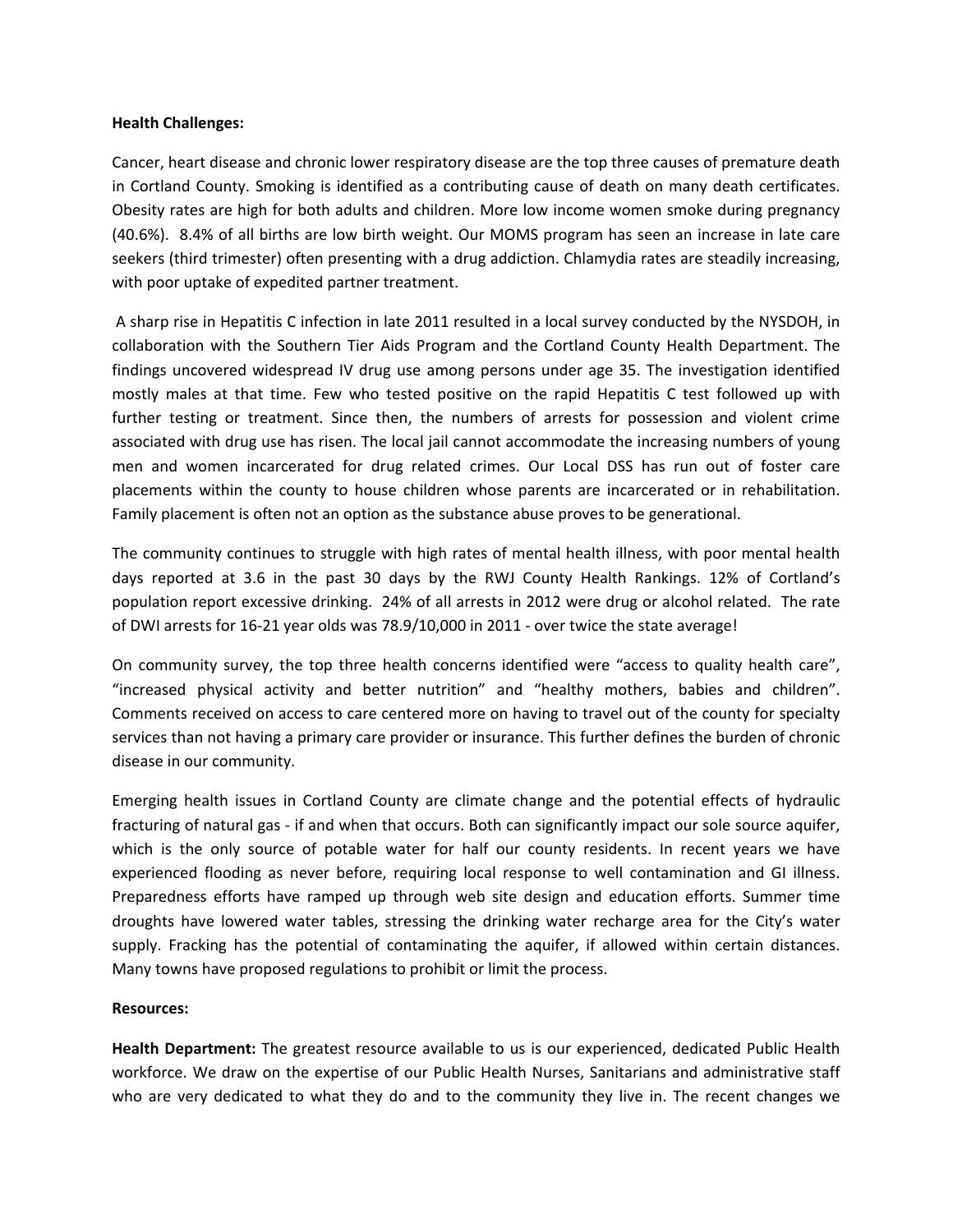experienced, closing the Certified Home Health Agency, integrating Health Education in all programming and facing an overall decrease in staffing and budget has resulted in tremendous team work and across program planning. Our collective knowledge of our community and changing health needs facilitates quick response to large and small scale events. Our staff represents the Health Department by serving on many community agency boards including Family Health Network, Cortland County Long Term Care Coalition, Seven Valleys Health Coalition, Traffic Safety Board, Coordinated Children's Services Initiative, RSVP Advisory Council, LGBT Advisory Board and the Community Services Board. Likewise, community agencies contribute significantly to our LEICC, Tobacco Free Cortland, Cancer Services Program of Cortland and Tompkins Counties. Our Board of Health is committed to the health of our community and supports the Department in our work. In recent years they have become active in policy change and will take on such controversial topics as smoke free places policy and the school lunch menus in relation to our childhood obesity rates.

Our range of services that include family planning, MOMS, Maternal child health home visiting, Early Intervention, CSHCN, Communicable Disease and Environmental Health allow us to reach our most vulnerable residents through the life span, providing opportunities for education and outreach. Legislative support to take over the administration of the County Youth Bureau two years ago has provided an opportunity to actively engage youth in policy development and program planning from tobacco control to obesity.

**Legislative Committees:** Political support and guidance is received through our Health and Human Services Committee and our Local Agricultural Protection Committee, who have been instrumental in passing smoke free policy and local policy related to farmer's markets. We are invited to bring a public health perspective to all county wide projects from the proposed wind farm to plans for industrial development in local towns.

**Cortland Regional Medical Center:** The local hospital is in the process of administrative restructuring and should be well positioned to take on a changing health care environment early next year. Meanwhile, we collaborate in many areas: communicable disease investigation, rabies post exposure vaccination and maternal child health initiatives, including Healthy Beginnings. http://cortlandregional.org/

**Family Health Network:** Our Federally Qualified Health Center provides medical and dental care to over 19,000 county residents, through five clinic sites and two school based health clinics. They also provide care to our growing Amish population. They are our safety net for uninsured and the difficult to serve. They respond to changing community needs and sit on many advisory boards for health planning. http://www.familyhealthnetwork.org/health\_centers/index.html

**Seven Valleys Health Coalition:** Our Rural Health Network facilitates community collaboration and integration through the Cortland Counts process. The organization provides valuable input on local decision making regarding health policy and programming. They are the lead agency for the Dental Steering Committee and work closely with FHN in their dental program. CCHD partners with Seven Valleys Health Coalition (SVHC) on A NYSDOH grant to implement sustainable policy, systems and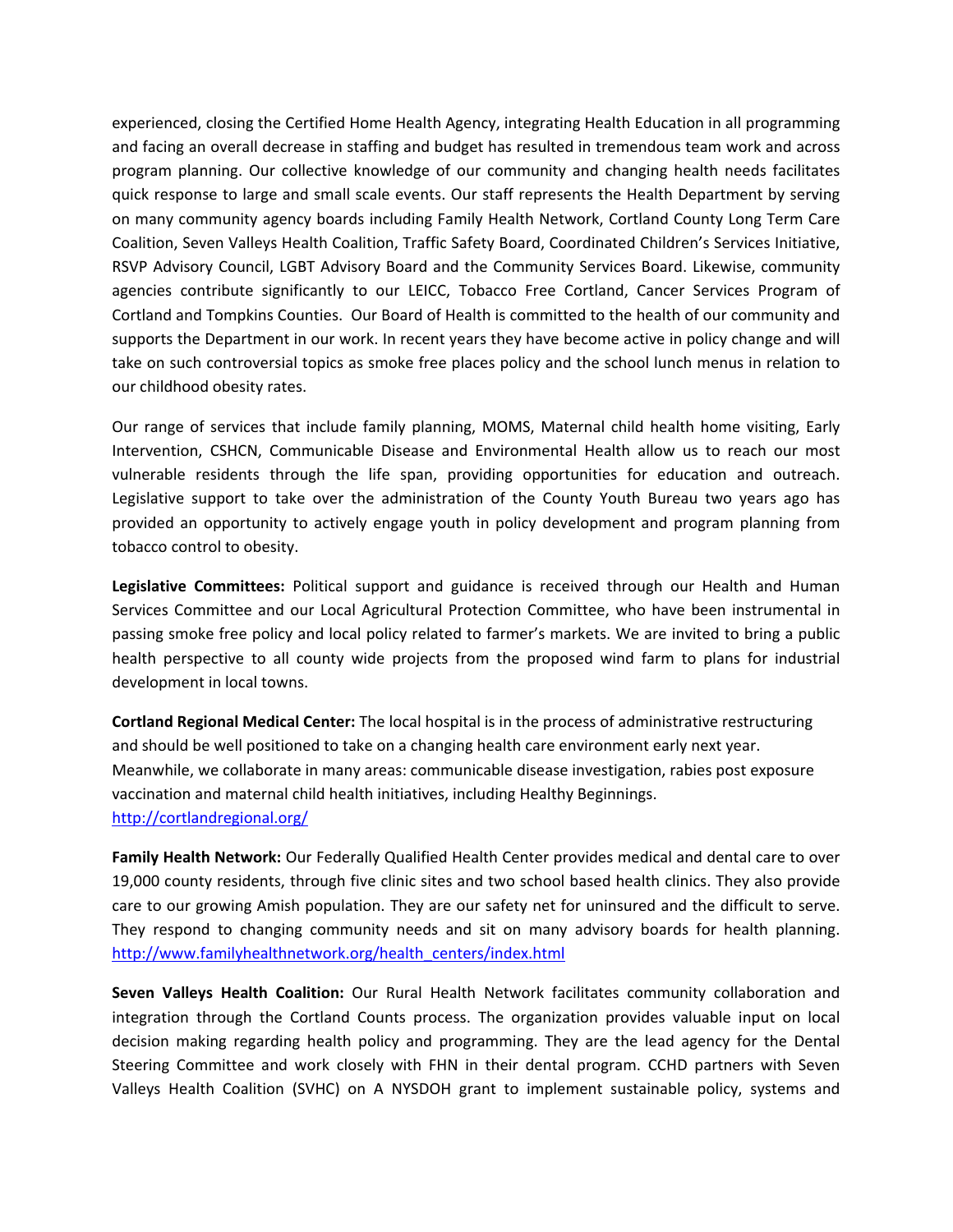environmental changes over a 5‐year time period in an effort to prevent chronic disease. The approach emphasizes supportive environments and population-wide efforts that accelerate improvements in individual health behaviors and health outcomes, with the prevention of Type 2 Diabetes and obesity as the primary targets. Local collaboration on health initiatives is accomplished through HealthyNOW, a coalition of agencies working on the following strategies:

- Establish and promote the use of neighborhood and community trails
- Enact transportation policies that ensure streets are safe & accessible for all users
- Create community gardens
- Implement innovative strategies to promote access to fruits and vegetables
- Enhance variety and visibility of fruits and vegetables in convenience stores/small stores

Achieving physical, mental, and emotional health allows individuals to fulfill their potential and reduces the burden and cost of disease for the community. Other efforts in the community to promote an increased consumption of fruits and vegetables include the option of using EBT cards at local farmers' markets. Community Supported Agriculture (CSA) shares for produce are available to families participating in CAPCO programs. Main Street Farms in Homer has recently established an urban farm on South Avenue in Cortland and is developing CSA, education, and mentoring programs for neighborhood kids and families. Seven Valleys Health Coalition takes a lead role in the publishing of Cortland Counts. http://www.sevenvalleyshealth.org/

**Cortland Communities that Care:** This coalition supports evidence based programs that promote positive youth development. They bring community leaders to the table, including schools and faith based organizations, to address local youth issues, focusing on community engagement. http://www.cortlandareactc.org/

#### **Assessment process:**

Cortland Counts is an integrated assessment, planning, and evaluation process. It clearly demonstrates the interdependence of all sectors of the community in influencing quality of life for local residents. It gives organizations and individuals in Cortland County a voice in determining local priorities and solutions.

The process is sensitive to local needs, changes in state and national health care policies, and evidence‐ based practice guidelines. The Community Assessment ongoing process entails annual events and publications. It looks at where Cortland County has been in the past, where we are now, and where we would like to be in the future. By obtaining a broad view of conditions in the local community, individual agencies and groups are better able to plan for and obtain adequate resources to meet newly identified, under‐served, and/or emerging needs. This is a community assessment process, and all community